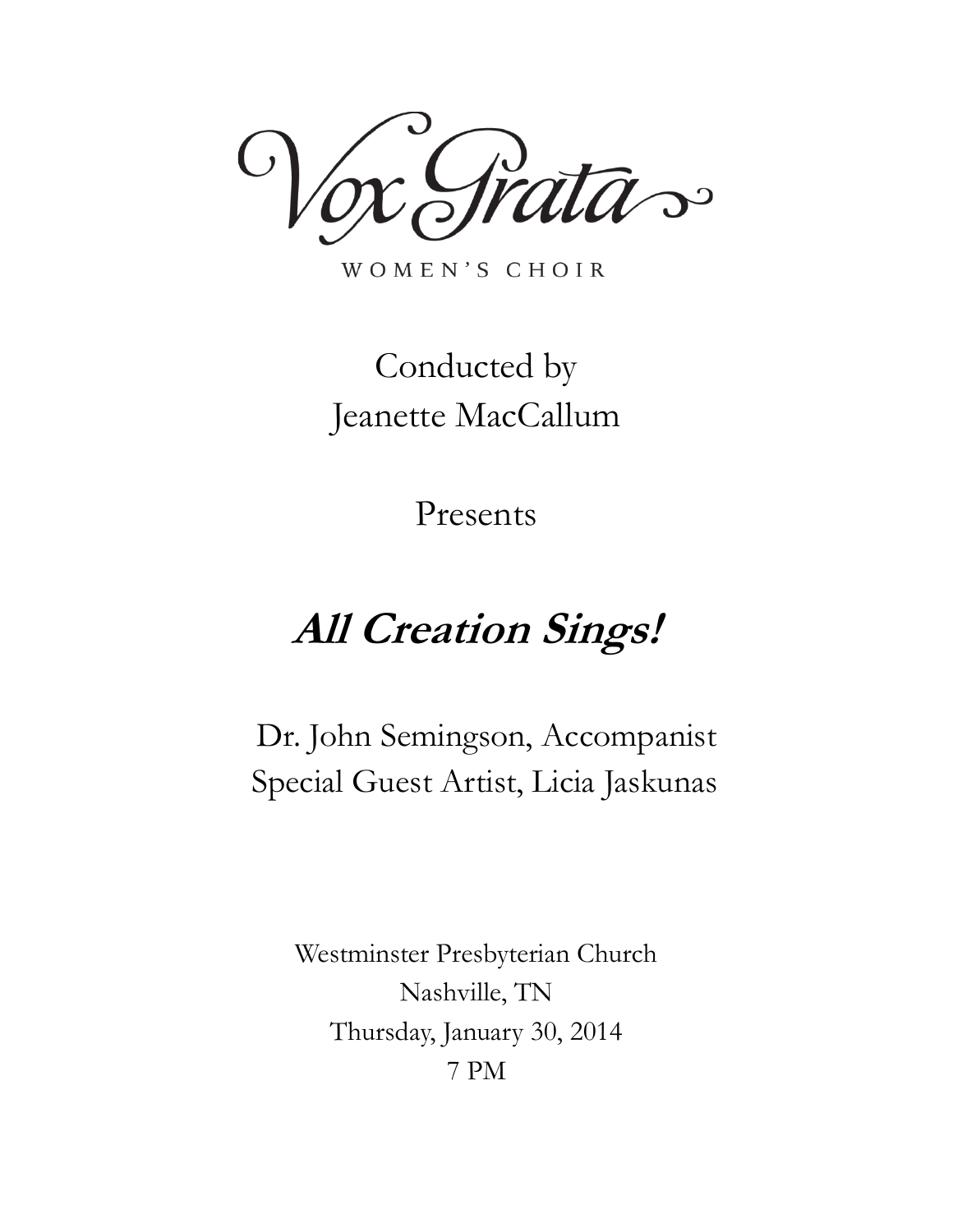## **All Creation Sings! Perspectives on Creation**

Please silence all cell phones and pagers for the duration of the program. Please hold applause until the conclusion of each musical set.

## **Perspective of a Christian Mystic**

**O Pastor Animarum (text by Hildegard)** Hildegard von Bingen *Soloists: Emily Neely, Leigh Anderson, Jen Way, Mary Biddlecombe, Erica Scaramuzza* **Canticle to the Spirit (text by Hildegard)** Eleanor Daley *We dedicate this song to the women residents of Mending Hearts, Nashville*

\*\*\*\*

## **Perspective of Two British Poets**

**I See the Heaven's Glories Shine (text by Emily Bronte)** Andrea Ramsey **Sing Creations Music On (text by John Clare)** Stephen Paulus

\*\*\*\*

## **Perspective from Ancient Hindu Hymns and Poetry**

**Choral Hymns from the Rig-Veda, Group III** Gustav Holst

 Hymn to the Dawn Hymn to the Waters Hymn to Vena (The Sun Rising through the Mist) Hymn of the Travellers

*Licia Jaskunas, Harp*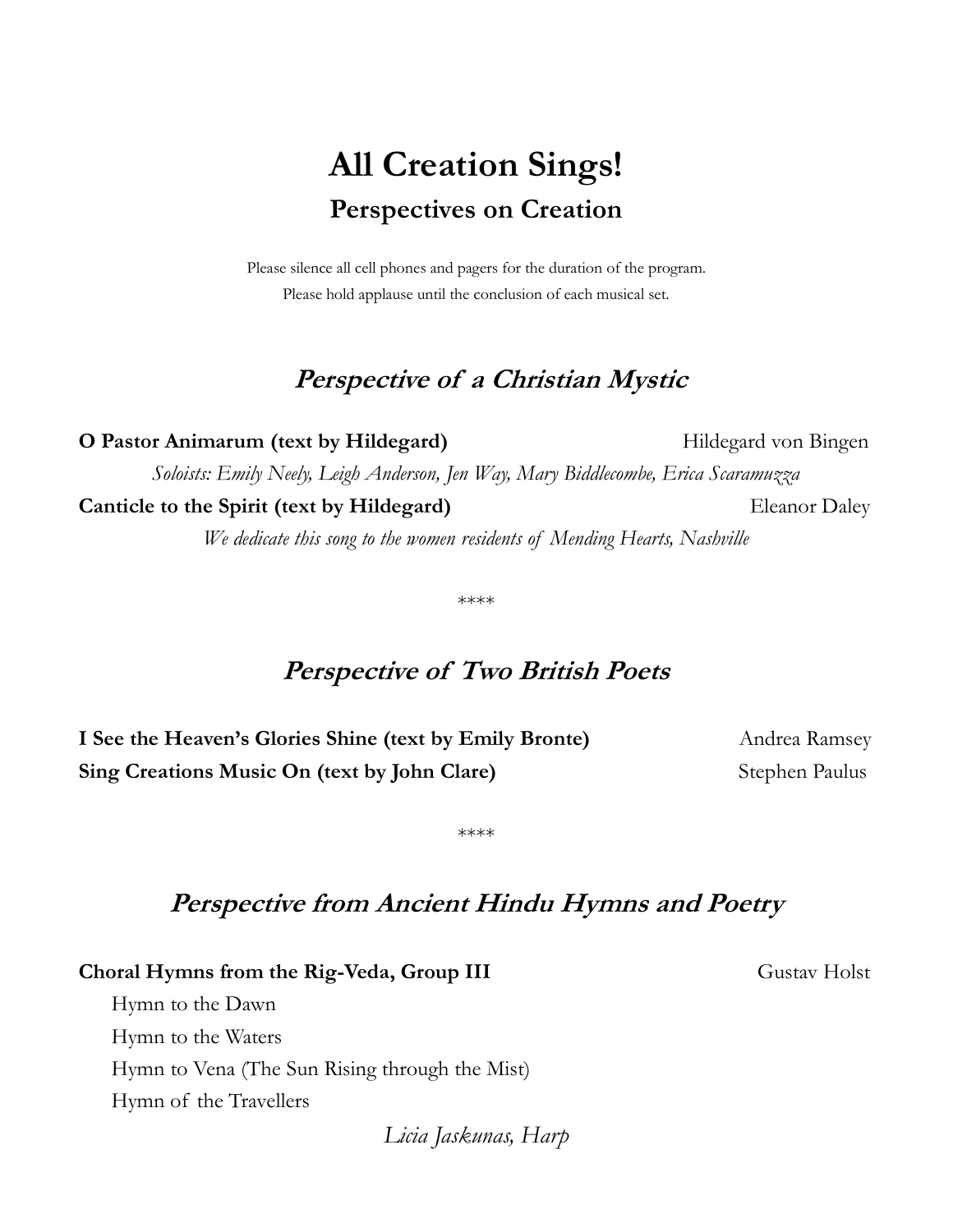## **Perspective of Old Testament Writers**

**In the Beginning (Genesis 1)** Imant Raminsh **The Word Was God (Genesis 1)** Rosephanye Powell **How Excellent Thy Name (Psalm 8) Howard Hanson** 

\*\*\*\*

## **Perspective of a Native American**

This We Know (text by Chief Seattle) **Ron** Jeffers **Ron** Jeffers

\*\*\*\*

## **Perspective of an American Poet**

**I Thank You God (text by e.e. cummings)** Gwyneth Walker

## **Vox Grata**

| Soprano 1 | Leigh Anderson, Susan Holt, Emily Neely, Charlotte Sublett, Sharon<br>Warfield, Jen Way |
|-----------|-----------------------------------------------------------------------------------------|
| Soprano 2 | Emily Beavers, Mary Biddlecombe, Jenny Knott, Erica Scaramuzza                          |
| Alto 1    | Annabelle Absar, Jennifer Barnes, Kelly Christie, Brandy Luna                           |
| Alto 2    | Carol Callaway-Lane, Linda McFadyen-Ketchum, Denise Statham,<br>Karen Weir              |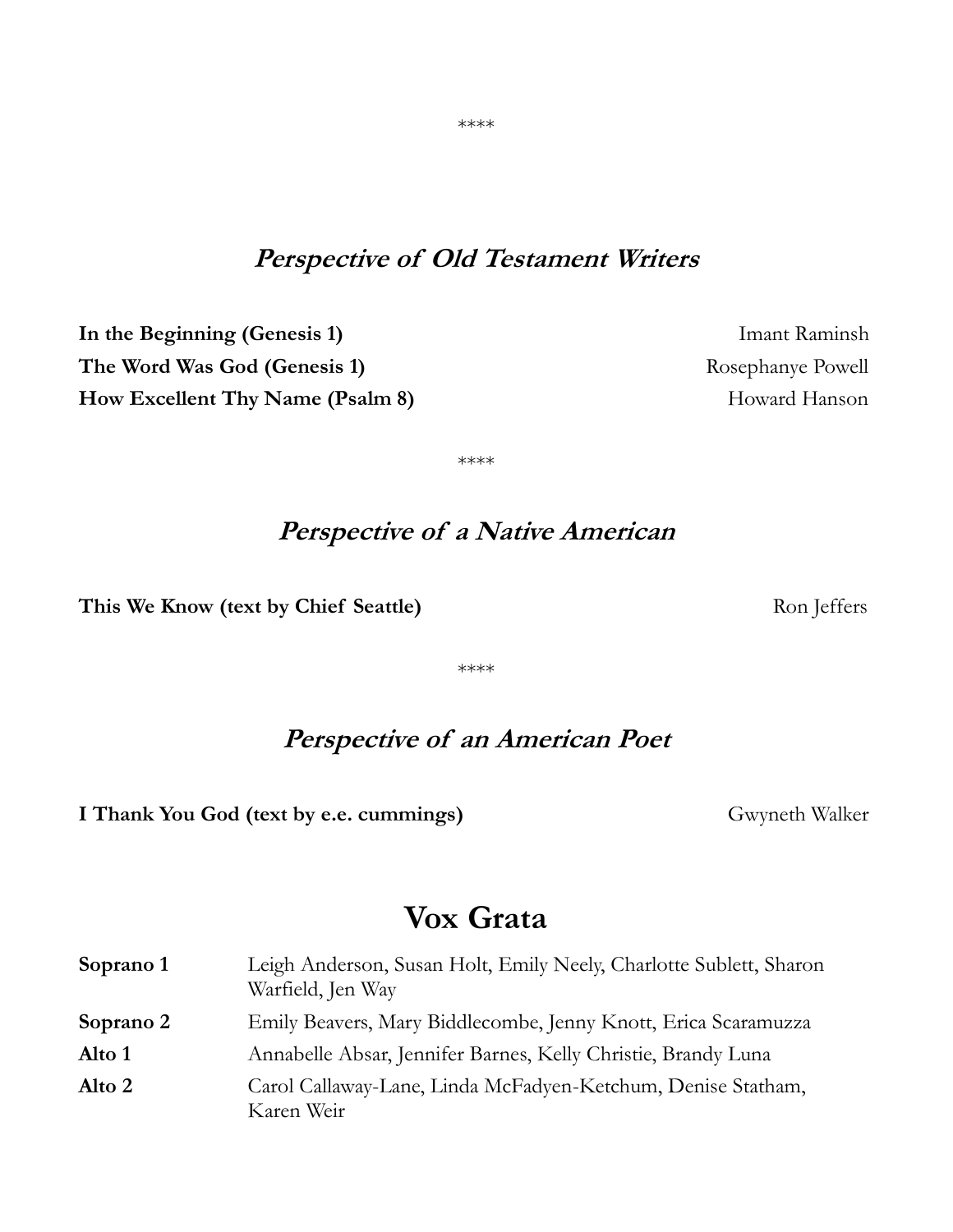**Jeanette MacCallum** teaches choral music at Pope John Paul II High School, Hendersonville, TN and is founder and Artistic Director of *Vox Grata.* She previously taught music theory and music history at Belmont and Lipscomb Universities in Nashville, TN. From 2002, to 2012, she served as the Director of Choral Activities at St. Cecilia Academy in Nashville, TN, where she conducted various ensembles and taught AP Music Theory. During her tenure at St. Cecilia, the Advanced Choir received superior ratings at all regional and state adjudication festivals in which it participated. Her students also earned positions in numerous All-State and ACDA Honor Choirs. In addition, the St. Cecilia Advanced Choir performed at ACDA and TMEA state conferences. Mrs. MacCallum also led the St. Cecilia Choir on performance tours to Carnegie Hall, Canada and Italy. In 2007, the St. Cecilia Choir performed by invitation at the *Ospedale della Pietà* and the *Ospedale dei Derelitti* in Venice.

Reared in Princeton, New Jersey, Mrs. MacCallum's passion for choral music began as a member of the distinguished Princeton High School Choir. She received her musical education at the Eastman School of Music and Belmont University, and received the Master of Church Music degree from Belmont. A singer, pianist and conductor, Mrs. MacCallum has also directed choirs at the Blair School of Music at Vanderbilt University, as well as at Westminster Presbyterian Church in Nashville. She currently serves as the ACDA Tennessee Chair for Women's Choir Repertoire and Standards. Mrs. MacCallum has served as the Treasurer and President of the Middle Tennessee Vocal Association. She is also the author of *"The Sacred Choral Works of the Venetian Ospedali,"* published by GIA in *"Conducting Women's Choirs: Strategies for Success,"* Debra Spurgeon, Editor and Compiler. (2012)

**John Semingson** is Accompanist for Vox Grata Women's Choir. Since 2001, John has served as the Director of Music Ministries for Westminster Presbyterian Church, Nashville where he oversees a multi-faceted music program of nine choirs involving nearly 200 children, youth, and adults. John holds the Doctor of Musical Arts degree in choral conducting, the Master of Church Music in both conducting and organ, and the Bachelor of Music in organ performance. Over the past 26 years, he has conducted and/or served as an accompanist for church, community, university and honor choirs in Illinois, New Jersey, North Carolina, and Tennessee.

## **Mission of Vox Grata**

Vox Grata is comprised of joyful women who, out of gratitude for the fullness of their own lives, possess a desire to sing together for the benefit of others. The group performs repertoire that expresses a uniquely feminine spirit, especially works that promote the best interests of women in society. Vox Grata sings concert programs that directly benefit the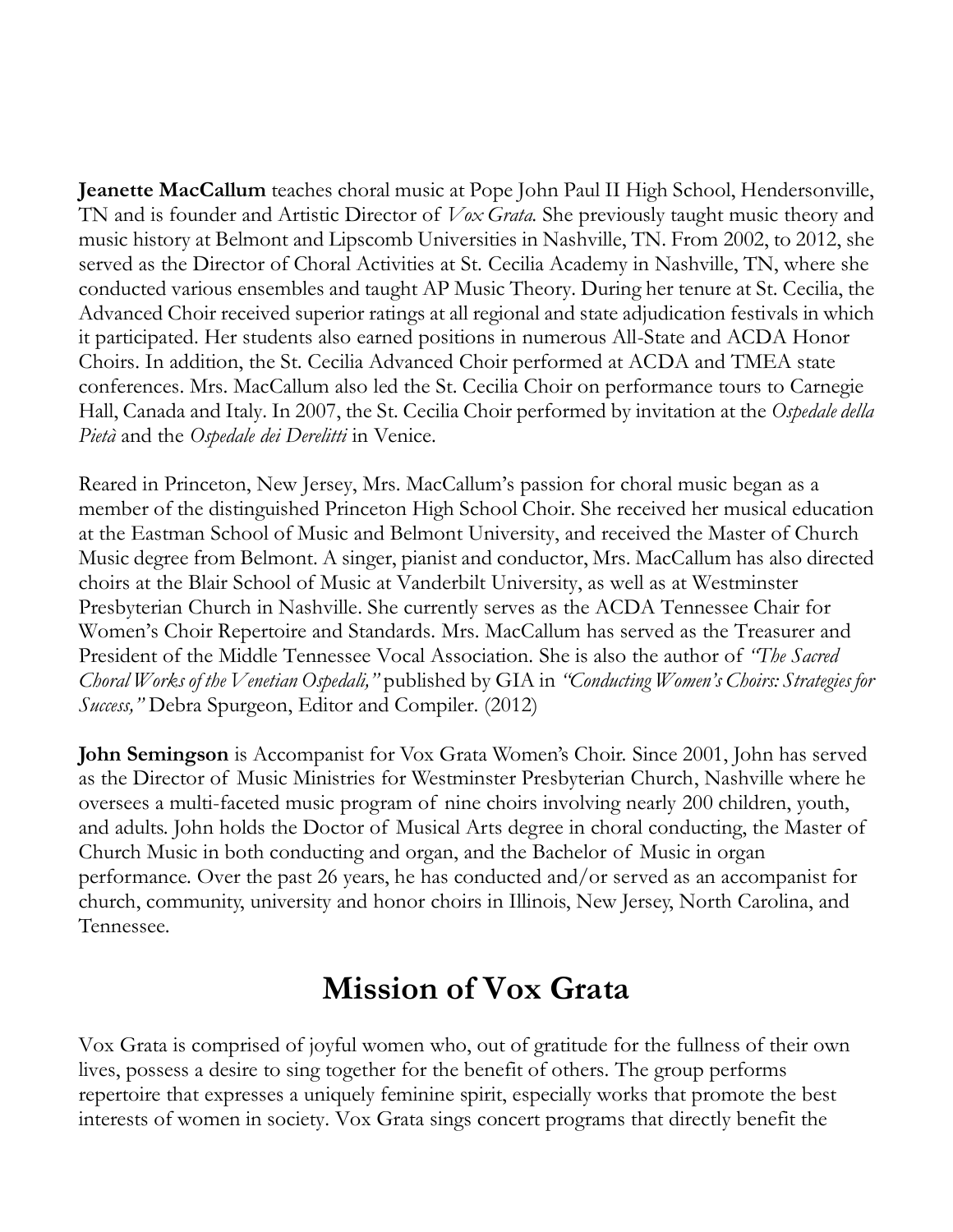needs of women in the Nashville community. The singers also enjoy the opportunity to mentor exceptional high school and college-aged women who participate in the choir as part of its choral scholar program.

## **Special Thanks**

**Vox Grata Board of Directors – Sallie Bailey, Susan Baughman, Jennifer Barnes, Kelly Christie, Susan Holt, Doug and Jeanette MacCallum Dr. John Semingson**, Director Music Ministries, Westminster Presbyterian Church **Ian Petty**, Web Design – ianpetty.com **Mid-Town Printing Westminster Presbyterian Church**

## **Upcoming Performances**

Sunday, March 2, 2014 at 4:00 PM, St. George's Episcopal Church, Nashville, TN Vox Grata to perform in the concert celebrating  $85<sup>th</sup>$  birthday of Wilma Jensen, organist

Thursday, May 22, 2014 at 7:00 PM, Westminster Presbyterian Church, Nashville, TN Vox Grata to perform Spring Concert: "The Poet Sings" Choral works featuring texts by American poets Concert will benefit YWCA Domestic Violence Center, Nashville, TN

For information about supporting Vox Grata or to find out about auditions and upcoming events, please visit our website at [www.voxgrata.com.](http://www.voxgrata.com/)

## **Texts and Translations**

### **O Pastor Animarum (Antifon) Hildegard von Bingen (1098-1179)**

Latin translation: O Shepherd of souls and o first voice through whom all creation is summoned, now to you may it give pleasure and dignity to liberate us from our miseries and languishing.

### **Canticle to the Spirit Hildegard von Bingen**

Holy spirit, giving life to all life, root of all things, washing them clean; wiping out their mistakes, healing all their wounds; You are our true life, luminous, wonderful! Awak'ning the heart from its ancient sleep.

### **I See the Heaven's Glories Shine (from poem "No Coward Soul is Mine") Emily Bronte (1818-1848)**

No coward soul is mine, no trembler in this world's storm-troubled sphere: I see the Heaven's glories shine, and faith shines equal, arming me from fear. O God within my breast, Almighty, ever-present Deity! Life—that in me has rest, As I—undying Life—have power in thee! With wide-embracing love, Thy spirit animates eternal years; pervades and broods above; changes, sustains, dissolves, creates, and rears. Though earth and man were gone, and suns and universes ceased to be, and Thou were left alone,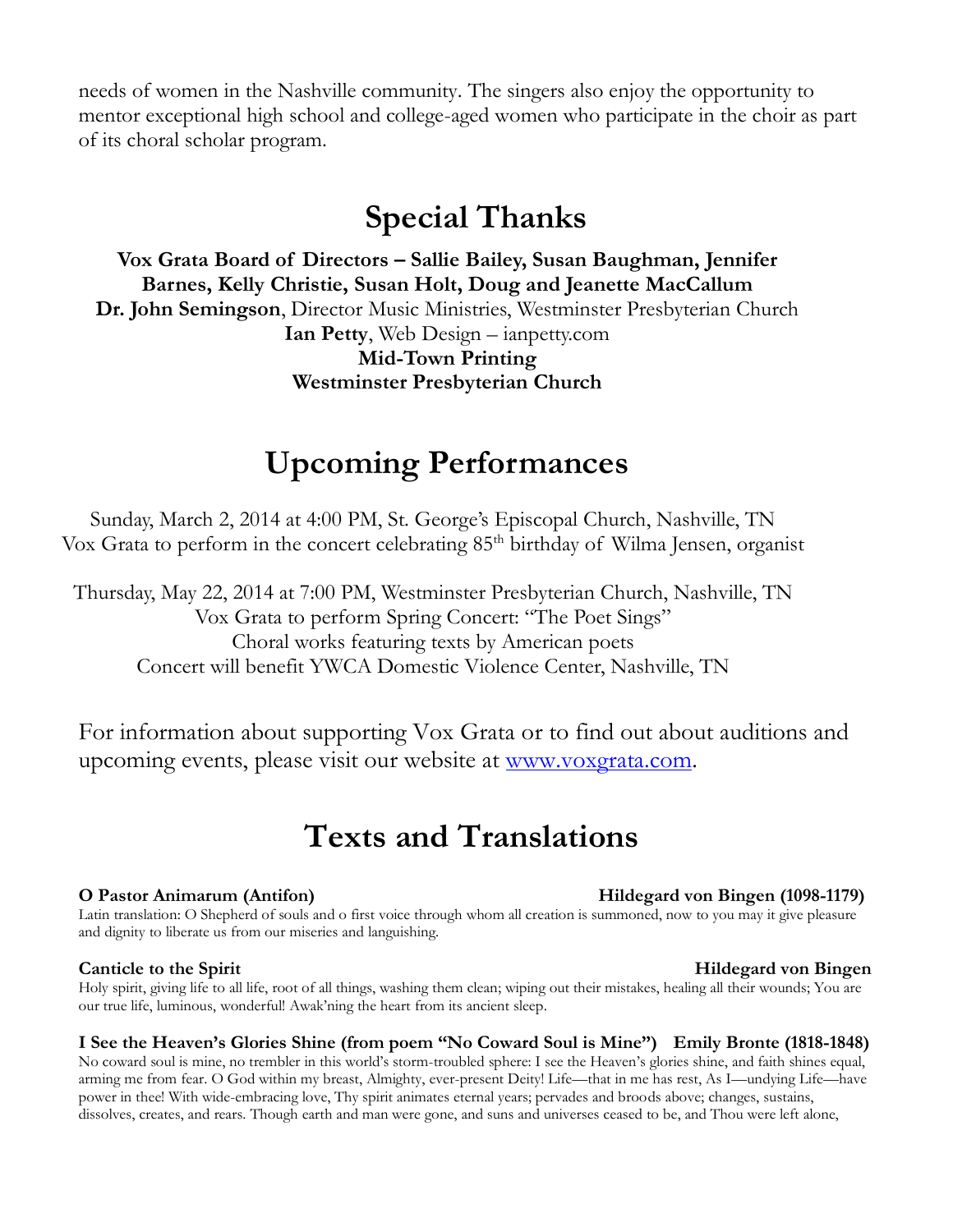every existence would exist in Thee. There is not room for Death; nor atom that his might could render void: Thou art Being and Breath, and what Thou art may never be destroyed.

### **Sing Creations Music On John Clare (1793-1864)**

Sing creations music on! Nature's glee is in ev'ry mood and tone. Eternity! Nature's universal tongue singeth here! Songs I've heard and felt and seen ev'rywhere. Songs like the grass are ever green ev'rywhere. The giver said live and be and they have been forever!

### **Choral Hymns from the Rig-Veda (translated from Sanskrit by composer) Gustav Holst (1874-1934)**

### **1. Hymn to the Dawn**

Hear our hymn O Goddess, rich in wealth and wisdom; ever young yet ancient; true to Law Eternal. Wakener of the songbirds; ensign of the Eternal; Draw thou near O Fair one, in thy radiant Chariot. Bring to her your offering; humbly bow before her; raise your songs of welcome, as she comes in splendor.

#### **2. Hymn to the Waters**

Flowing from the firmament forth to the ocean; healing all in earth and air, never halting; Indra, Lord of Heaven formed their courses; Indra's mighty laws can never be broken; cleansing waters flow ye on, hasten and help us. Lo, in the waters, dwelleth One; Knower of all on earth and sea; whose dread command no man may shun; Varuna, Sovran Lord is He; Onward ye waters onward hie; Dance in the bright beams of the sun; Obey the ruler of the sky, who dug the path for you to run.

### **3. Hymn to Vena (the Sun Rising through the Mist)**

Vena comes born of light; He drives the many coloured clouds onward; here, where the sunlight and the waters mingle, our songs float up and caress the newborn infant; Vena comes, the child of cloud and mist appeareth on the ridge of the sky; He shines on the summit of creation! The hosts proclaim the glory of our Common Father; Vena comes; He hath come to the bosom of his beloved; smiling on him, she beareth him to highest heaven; with yearning heart on thee we gaze; O gold-winged messenger of mighty Gods; wise men see him in their libations as the sacrifice mounts to the eternal heights, mingling with our solemn chant; he stands erect in highest heaven, clad in noble raiment, armed with shining weapons, hurling light to the farthest region; rejoicing in his radiant splendor.

### **4. Hymn of the Travellers**

Go thou on before us, guide us on our way, Mighty One; make our journey pleasant, never let us stray; wonderworker hearken, come in thy splendor, come in thy mighty power. Trample on the wicked, all who would oppose, Mighty One; drive away the robber, drive away our foes. As we journey onward, songs to thee we raise, Mighty One; thou didst aid our fathers, guard us all our days. Feed us and inspire us, keep us in thy care, Mighty One; Lead us past pursuers, unto meadows fair.

### **In the Beginning (Genesis 1)**

In the beginning God created the heaven and the earth; and the earth was without form and void. And darkness was upon the face of the deep; and the spirit of God moved upon the face of the waters; and God said, "Let there be light" and there was light. And God saw the light, that it was good. And God divided the light from the darkness, and God called the light day, and the darkness he called night. And the evening and the morning were the first day. And God made two great lights, the greater light to rule the day, the lesser light to rule the night; he made the stars also; God set them in the heavens to give light upon the earth; to rule over day and night, and to divide the light from the darkness; and God saw that it was very good.

### **The Word Was God (Genesis 1)**

In the beginning was the Word, and the Word was with God; the same was in the beginning with God. All things were made that have been made; all things were made by Him.

### **How Excellent Thy Name (Psalm 8)**

O Lord our Lord, how excellent Thy name in all the earth! Who hast set Thy glory above the heavens? When I consider the heavens, the work of Thy fingers, the moon and stars, which Thou hast ordained; what is man, that Thou are mindful of Him? And the son of man, that Thou visitest him? For Thou hast made him a little lower than the angels, Alleluia! And hast crowned him with glory and honor; Thou madest him to have dominion over the work of Thy hands; Thou hast put all things under his feet. Alleluia!

#### **I Thank You God e.e. cummings (1894-1962)**

I thank you God for most this amazing day: for the leaping greenly spirits of trees and a blue true dream of sky; and for everything which is natural, which is infinite, which is yes; I who have died am alive again today; and this is the sun's birthday; this is the birthday of life and love and wings; and of the gay great happening illimitably earth; how should any human being doubt You? How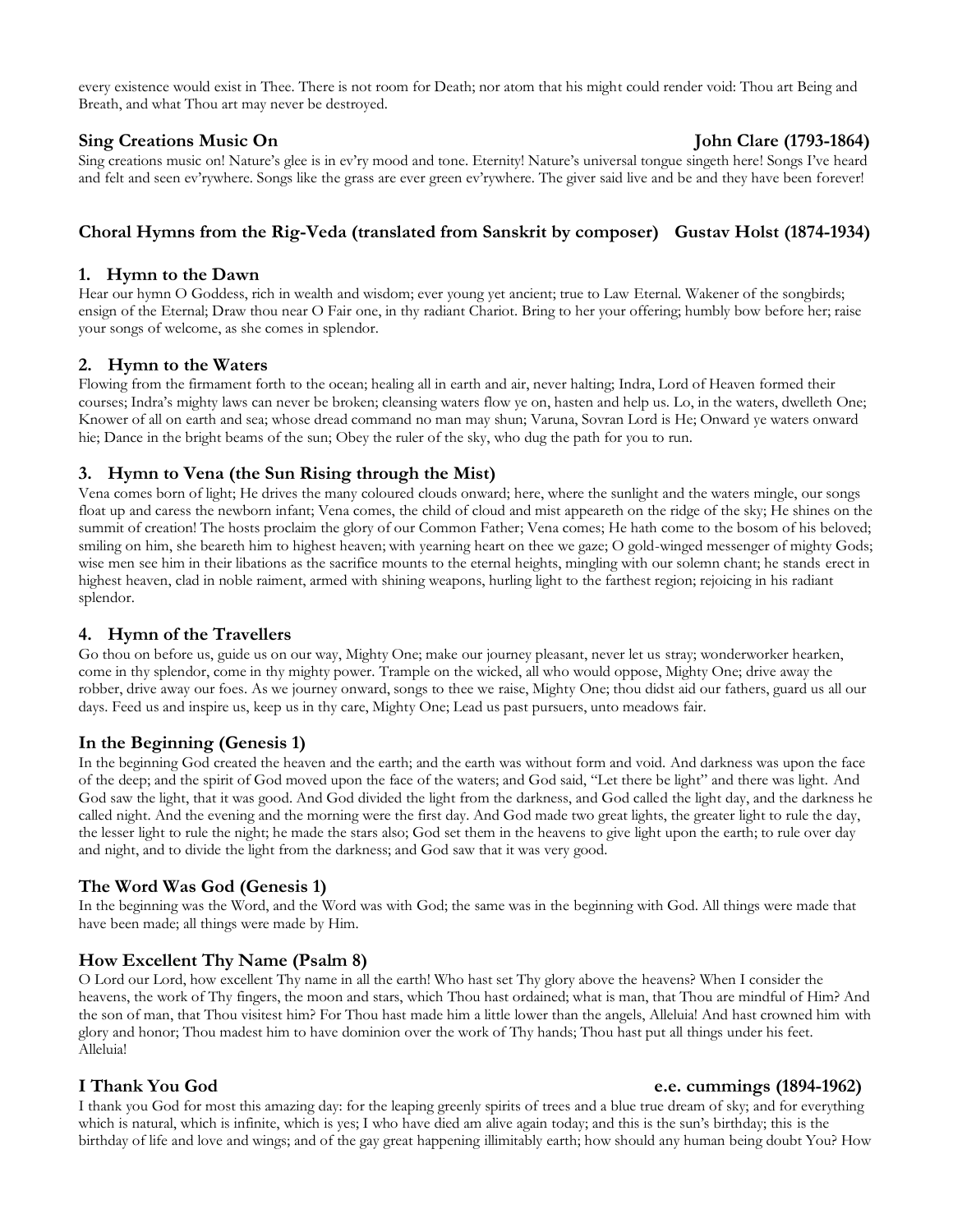should tasting touching any human merely being doubt You? How should tasting touching hearing seeing breathing any human merely being doubt You? Doubt unimaginable You? Lifted from the no of all nothing, doubt You? Now the ears of my ears awake! Now the eyes of my eyes are opened!

## **Program Notes Program Notes**

Hildegard of Bingen was a German writer, composer, Christian mystic and abbess of the Benedictine order. She was named a Doctor of the Church by Pope Benedict XVI in 2012. Hildegard is often credited as the first important female composer in music history. Her poetry and melody reveal imagination and genius in expression. Her plainchant melodies, inspired by her daily singing of the Divine Office, are characterized by wide vocal ranges, large leaps and dramatic flourishes. She composed antiphons, responsories, sequences and hymns for monastic use. She is also credited for writing the first musical drama, "The Ritual of the Virtues". She believed music to be the highest form of praise to God.

### **Canticle to the Spirit** Eleanor Daley

Born and raised in Ontario, Eleanor Daley received her Bachelor of Music Degree in Organ Performance from Queen's University in Kingston, Ontario and holds diplomas in piano and organ from the Royal Conservatory of Music, Toronto and Trinity College, England. She has been the Director of Music at Fairlawn Avenue United Church in Toronto, Ontario since 1982. During this time, she has established a thriving choral program for which much of her music has been composed. A prolific composer, Eleanor has a remarkable gift for melody. Her works are most notable for their sensitive interweaving of text and music. She has published over one hundred choral compositions and is commissioned extensively throughout North America.

### **I See the Heaven's Glories Shine** Andrea Ramsey

Dr. Andrea Ramsey is a composer, conductor and music educator. Currently, Dr. Ramsey teaches and conducts choirs at The Ohio State University. Having extensive experience teaching youth and children, Andrea believes strongly in the growth of young people as musicians and singers. This piece was commissioned by the Allegro Community Children's Choir of Kansas City.

### **Sing Creations Music On** Stephen Paulus **Stephen Paulus** Stephen Paulus Stephen Paulus

Stephen Paulus is one of the most prolific composers of our time, with over 400 works including opera, orchestral and choral compositions. He has served as Composer in Residence with the orchestras of Atlanta and Minnesota and been commissioned by conductors Kurt Masur, Sir Neville Marriner and Leonard Slatkin. Paulus is credited with over 150 choral works, including "Pilgrims' Hymn", sung at the funerals of Presidents Reagan and Ford. His works have received thousands of performances and recordings by such groups as the Robert Shaw Festival Singers, VocalEssence, the L.A. Master Chorale and the Dale Warland Singers. "Sing Creations Music On" was commissioned and premiered by the American Boychoir and Glen Ellyn Children's Chorus in 2001. Sadly, Mr. Paulus suffered a serious stroke in July 2013. His long term prognosis remains uncertain.

### **Choral Hymns from the Rig-Veda** Gustav Holst

English composer Gustav Holst is best known for his orchestral work, "The Planets", however Holst never felt it to be his best work. He was influenced by his studies with English composer, Peter Stanford and his lifelong friendship with the renowned Ralph Vaughan Williams. For a number of years, Holst taught music at an all-girls school in England. He composed in his free time, often laboring for many years over a single composition.

As a young man, Gustav Holst became interested in Hindu mysticism, a fascination that resulted in several major compositions based on translated Sanskrit texts. At one point, Holst actually enrolled in Sanskrit classes so that he could make his own musically suitable translations when necessary. Among the felicitous results of this study were four sets of "Choral Hymns from the Rig Veda", a canonical sacred text of Hinduism. The four sets of choral hymns were composed between 1907 and 1914. We perform the third of these sets tonight. Holst's natural affinity for Eastern philosophy and literature is evident in these sumptuous, magical pieces for treble chorus with harp accompaniment. The first one grabs the listener right away with a series of rising fifths, each beginning a half-step higher from where the previous one ended, seemingly ascending toward a mystical realm. "Hymn to Vena," the third and most substantial of the set, features Ravelian harmonic sophistication, with fraught, whole-tone-based chords dissolving into sweeter, lusher sonorities, all serving to enhance the sense of wonder. The ethereal harp writing contributes strongly

### **O Pastor Animarum** Hildegard von Bingen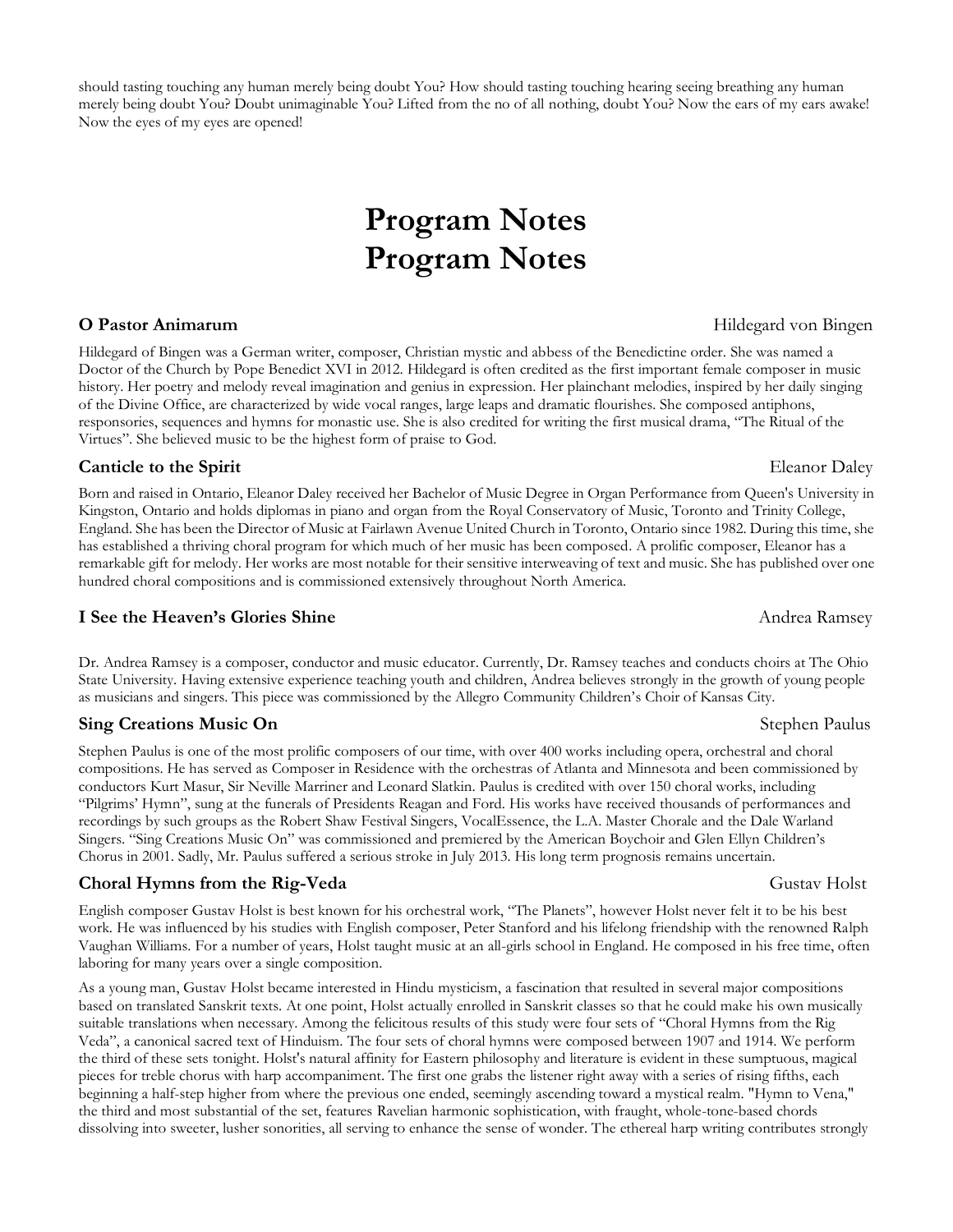to these rare treasures. All four hymns are quite modal in their construction, conveying the mystery and awe of the universe and its creation.

### **In the Beginning** Imant Raminsh

Imant Raminsh is a Latvian-born composer who immigrated to Canada, ultimately studying composition in Toronto, Salzburg and British Columbia. His works have been performed worldwide and he is the recipient of the National Choral Award by the Association of Canadian Choral Conductors.

"In the Beginning" begins with a recitative like section underscored by hollow sonorities. Harmonic ambiguity also characterizes the description of darkness and the deep, but an intensification of rhythm and texture culminates in the moment of creation of light. A middle section describes the division of light from darkness, and this leads into an expanded lyrical third section which concludes the work.

### **The Word Was God** Rosephanye Powell

Dr. Rosephanye Powell has been hailed as one of America's premier women composers of choral works. She is commissioned by university choruses, professional, community and church choirs, as well as many secondary schools each year. In 2012, the Nashville Chamber Singers premiered her four-movement sacred work for chorus, organ and orchestra, "Cry of Jeremiah" for the National Convention of the American Guild of Organists. Dr. Powell is an accomplished singer, voice professor and conductor who has been commissioned by notable women's choirs such as Vox Femina, The Sofia Chamber Choir, and MUSE Cincinnati's Women's Choir.

The text and the theme of this piece is introduced simply, beginning in unison and growing into homophony in the voices. The simplicity represents the "nothingness" that existed before creation. The unison represents the oneness of God and Christ. The homophony represents the distinctness of God and Christ in their roles. The contrasting B section serenely states that everything that has been made was made by Christ. It is lyrical and provides relief from the tension of the opening section. In the final section, creation is spoken into existence with six entrances of the text "in the beginning was the Word", each one representing one day of creation. During the coda, the song builds in intensity, to the final statement of the text, with the final "God" sung after a dramatic rest.

### **How Excellent Thy Name Howard Hanson Howard Hanson**

Howard Hanson, American composer, conductor and educator spent forty years as head of the Eastman School of Music. During his tenure at Eastman, Hanson continued to compose prolifically while also serving as conductor of the prestigious Eastman Philharmonic. In that role, he became a great champion of American music as well. It is estimated that he conducted approximately 1,500 works by 700 composers during his time there.

Hanson's most lauded works are his seven symphonies, especially his second and fourth symphonies, the latter earning him the Pulitzer Prize. His style displays the influence of an early teacher, Ottorino Respighi and his love for lush, lyric colors in the style of Sibelius with whom he shared a Nordic heritage. Hanson was among the first twentieth century American composers to achieve success in this style, while other Americans continued to compose in new "Americana" styles or in the more angular style of Stravinsky.

### **This We Know** Ron Jeffers **Ron Jeffers**

In addition to composing, Ron Jeffers is known for his work as a music educator at Oregon State University and as a publisher with the company Earthsongs.

"This We Know", originally composed in a four-language version for mixed choir (English, German, French and Spanish) was written for the First World Symposium on Choral Music in 1987. The piece is dedicated to the International Federation for Choral Music and to the abiding wisdom and spirit of Chief Seattle. Later, a transcription for men's choir was made for the University of Michigan Men's Glee Club. MUSE, a Cincinnati Women's Choir, sang the first transcription for women's voices.

### **I Thank You God** Gwyneth Walker

"I Thank You God" was commissioned by the American Choral Directors Association (ACDA) and premiered at the National ACDA Convention in February, 1999. The text is adapted from the E.E. Cummings poem of the same name.

Composer Gwyneth Walker writes: "This is a poem of grandeur and of praise. Therefore it might be expected that this musical setting would aim at vastness, grandeur and awakening." Walker accomplishes this through a variety of means. First, the piano introduction includes slowly unfolding piano arpeggios which focus on open intervals of octaves, fifths and fourths, exploiting the full range of the piano keyboard. The composer also takes the singers on a harmonic journey which begins in a low register in C minor, and then travels through a number of other key areas until it reaches the distant key of G-flat. At this point, the voices are drawn closely together into a tone cluster containing the pitches G-flat, A-flat and B-flat, only to open apart into the glorious C major chords which conclude the piece in the high register.

The speaker in the poem is almost breathless as he expresses his wonder at the natural world. In the customary style of the poet, the